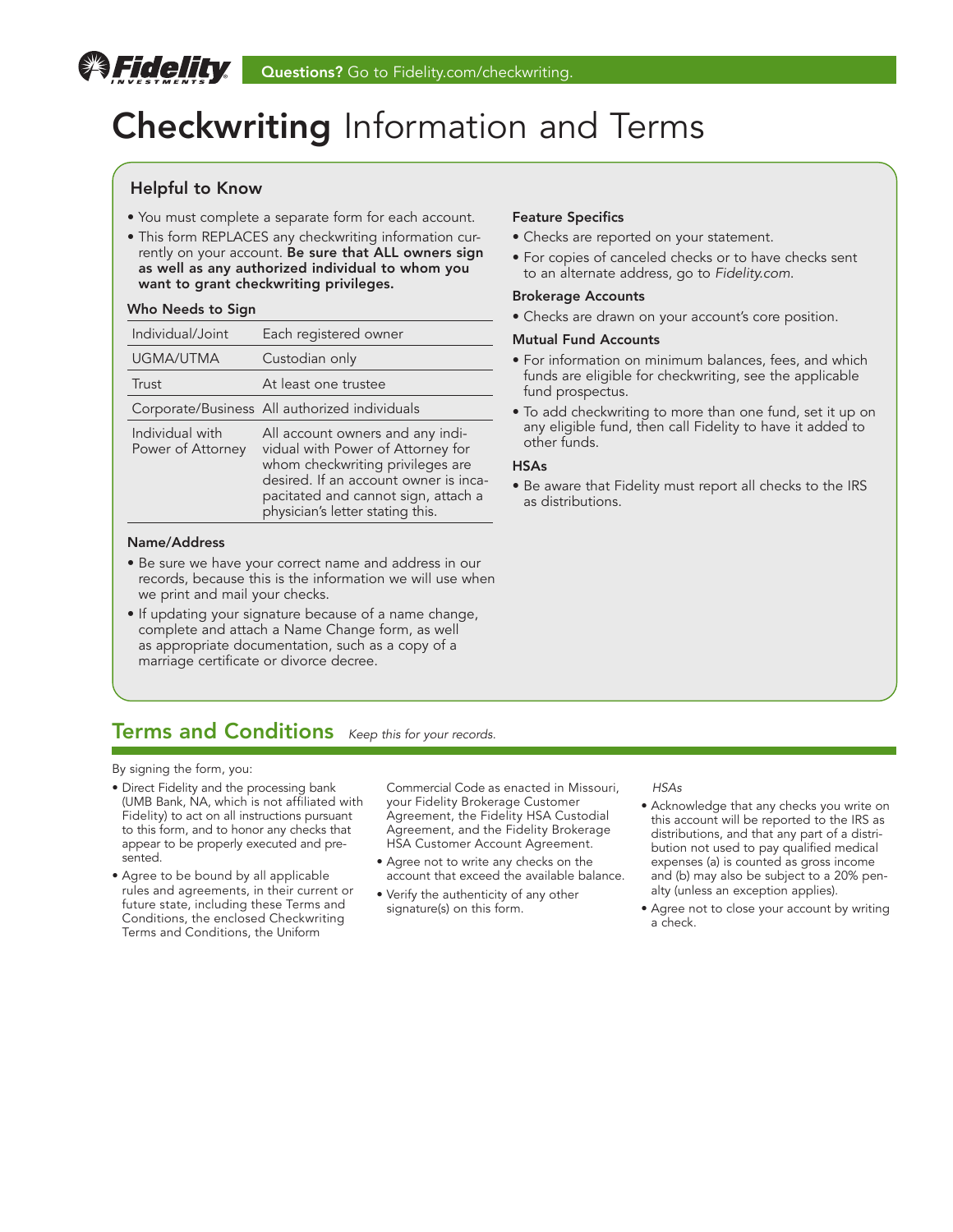# **Checkwriting**

#### Use this form to:

*<i><u>SFidelity</u>* 

• add checkwriting to an existing Fidelity nonretirement brokerage, mutual fund only, HSA, or Fidelity® Cash Management Account. 529 College Savings Plans, ABLE Accounts, and Fidelity managed accounts are NOT eligible to establish checkwriting.

• change or update signatures for account owners or authorized individuals (for example, because of a name change or to remove an individual). Type on screen or print out and fill in using CAPITAL letters and black ink. If you need more room for information or signatures, make a copy of this page.

### 1. Account Owner(s)

| For business or trust                                                | Name(s)                                                                                                   | Account Number |  |  |  |
|----------------------------------------------------------------------|-----------------------------------------------------------------------------------------------------------|----------------|--|--|--|
| accounts, provide<br>entity name here, and                           |                                                                                                           |                |  |  |  |
| names and signatures<br>of authorized individ-<br>uals in Section 3. | Fidelity Fund Name or Symbol Required if your account number begins with a "2" and then any two letters.  |                |  |  |  |
|                                                                      | 2 Charkwriting Setup to charge the account address before endering charks as to Eidelity com/charkwriting |                |  |  |  |

2. Checkwriting Setup *To change the account address before ordering checks, go to* Fidelity.com/checkwriting*.*

| <b>Print on Checks</b><br>Check only one in<br>each column.<br>$\Box$ Name(s), mailing address<br>Default if no choice indicated.<br>ALL owner names<br>Phone<br>will be printed<br>Name(s) only<br>on checks.<br>$\Box$ Name(s), mailing address, phone: | Signatures Required on a Check<br>Any one signature<br>Default if no choice indicated.<br>Any two signatures |
|-----------------------------------------------------------------------------------------------------------------------------------------------------------------------------------------------------------------------------------------------------------|--------------------------------------------------------------------------------------------------------------|
|-----------------------------------------------------------------------------------------------------------------------------------------------------------------------------------------------------------------------------------------------------------|--------------------------------------------------------------------------------------------------------------|

### 3. Signatures and Dates *ALL owners must sign and date.*

By signing below, you agree to everything in the "Terms and Conditions" section of the previous page. Checkwriting can only be granted to owners or to people who are already listed on the account as authorized individuals.

| PRINT OWNER/AUTHORIZED INDIVIDUAL NAME                            |                                                                     |  |
|-------------------------------------------------------------------|---------------------------------------------------------------------|--|
|                                                                   |                                                                     |  |
|                                                                   |                                                                     |  |
| <b>OWNER/AUTHORIZED INDIVIDUAL SIGNATURE</b>                      | DATE MM/DD/YYYY                                                     |  |
|                                                                   |                                                                     |  |
| <b>NPIS</b>                                                       |                                                                     |  |
|                                                                   |                                                                     |  |
|                                                                   |                                                                     |  |
| PRINT OWNER/AUTHORIZED INDIVIDUAL NAME                            |                                                                     |  |
|                                                                   |                                                                     |  |
|                                                                   |                                                                     |  |
| <b>OWNER/AUTHORIZED INDIVIDUAL SIGNATURE</b>                      | DATE MM/DD/YYYY                                                     |  |
|                                                                   |                                                                     |  |
| <b>NPIS</b>                                                       |                                                                     |  |
|                                                                   |                                                                     |  |
|                                                                   |                                                                     |  |
| PRINT OWNER/AUTHORIZED INDIVIDUAL NAME                            |                                                                     |  |
|                                                                   |                                                                     |  |
|                                                                   |                                                                     |  |
| <b>OWNER/AUTHORIZED INDIVIDUAL SIGNATURE</b>                      | DATE MM/DD/YYYY                                                     |  |
|                                                                   |                                                                     |  |
| <b>NPIS</b>                                                       |                                                                     |  |
|                                                                   |                                                                     |  |
|                                                                   |                                                                     |  |
|                                                                   |                                                                     |  |
| Complete and sign.                                                | Submit                                                              |  |
| Be sure to complete the form and collect all required signatures. | 1. Scan or take a digital photo of the ENTIRE form.                 |  |
|                                                                   | 2. Visit <b>Fidelity.com/upload</b> to submit your files or photos. |  |
|                                                                   | Your checks should arrive in two weeks.                             |  |

*On this form, "Fidelity" means Fidelity Brokerage Services LLC and its affiliates. Brokerage services are provided by Fidelity Brokerage Services LLC, Member NYSE, SIPC. 574789.11.0 (05/21)*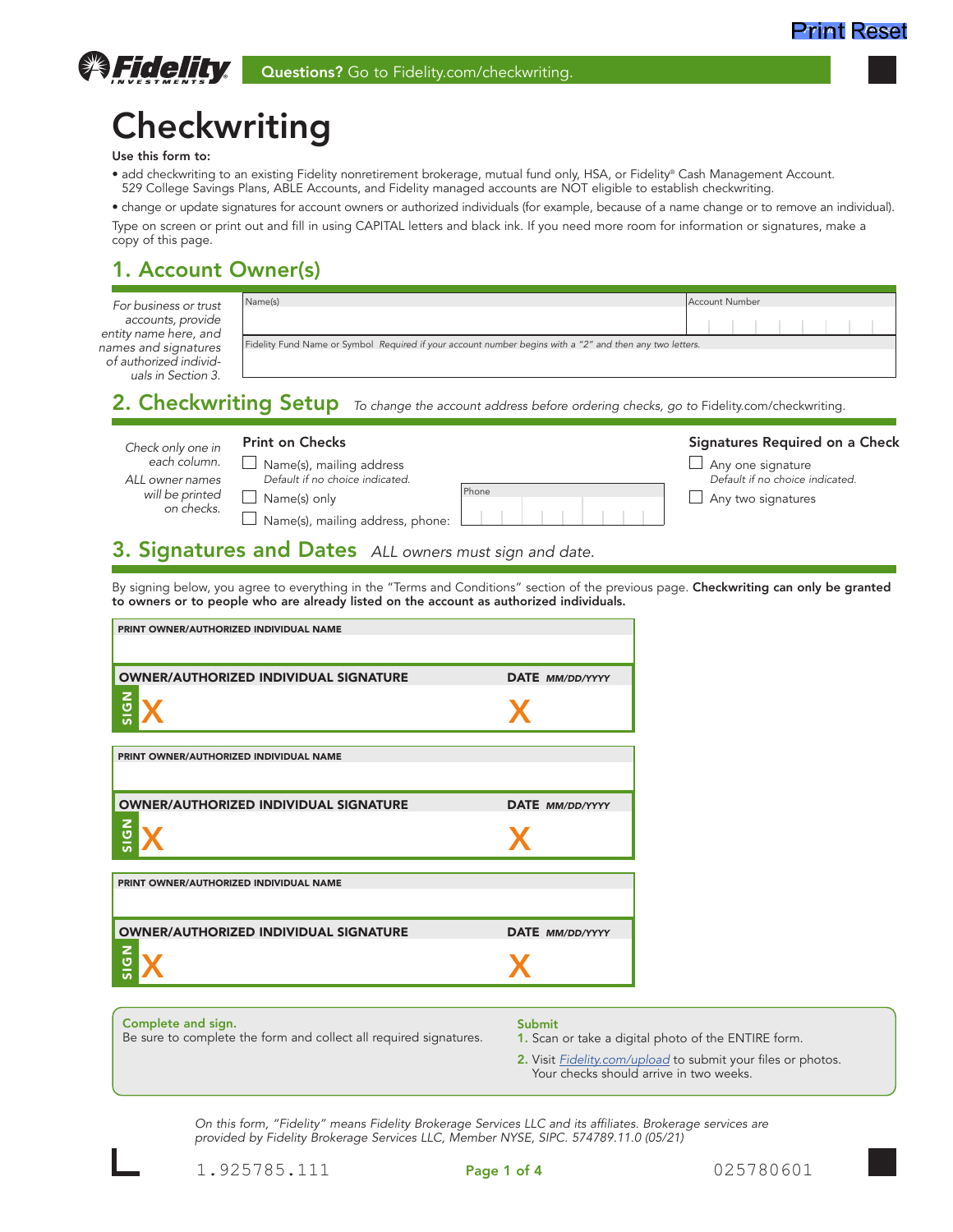

## Checkwriting Terms and Conditions— Effective 2019

#### Keep this information for your records.

Eligible Accounts. As a customer of Fidelity with an eligible Fidelity brokerage account [including a Fidelity Individual Retirement Account ("Fidelity IRA") or a Fidelity Health Savings Account ("Fidelity HSA")], and/or eligible Fidelity mutual fund account (each, an "Eligible Account"), you or someone designated by you as your agent ("Authorized Agent") may be entitled to exercise certain checkwriting privileges in connection with your Eligible Account. For these purposes, Fidelity has established an account with UMB Bank, N.A., a national banking association located in Kansas City, Missouri (the "Bank"), against which your Checks are presented. In accordance with the terms governing your Eligible Account, Fidelity liquidates assets in your Eligible Account in order to cover payment of Checks.

Checkwriting Terms and Other Agreements. By applying for checkwriting privileges for your Eligible Account, signing an authorization form on such account, or writing a Check, each owner of an Eligible Account (an "Accountholder") and any Authorized Agent will be deemed to have accepted and agreed to be bound by all the terms set forth in these Checkwriting Terms and Conditions (the "Terms").

The Terms apply to your use of your Checks. The Terms supplement the terms and conditions of any Customer Agreement for your Eligible Account ("Customer Agreement"), the prospectus and statement of additional information ("Prospectus") for any mutual fund ("Fund") shares held in your Eligible Account, and, if applicable, the terms of the Fidelity Individual Retirement Account Custodial Agreement or the Fidelity Health Savings Account Custodial Agreement (each, a "Custodial Agreement").

For Native American tribe accounts ("Tribe Accounts"), these Terms supplement the terms of the Customer Agreement governing Tribe Accounts, including but not limited to the provision that all Third Party Providers shall be entitled to invoke the provisions of the Customer Agreement, including the waiver of sovereign immunity, choice of Massachusetts law, consent to pre-dispute arbitration, and waiver of exhaustion of tribal remedies with respect to services rendered specifically relating to Tribe Accounts. If you exercise checkwriting privileges in connection with your Fidelity IRA, you also certify that you are over age 59½. If you elect to exercise checkwriting privileges to be covered by your Fidelity IRA or Fidelity HSA, you further agree that the Terms constitute an amendment to the Custodial Agreement to permit distributions from your Fidelity IRA or Fidelity HSA by means of a Check, or a Check converted to an electronic debit, as more fully set forth below.

**Additional Definitions.** In the Terms, "you" and "your" mean any Accountholder and/or any Authorized Agent, as reflected on the books and records of Fidelity or a Fund. "Fidelity" means, as applicable, Fidelity Investments Institutional Operations Company, Inc., Fidelity Brokerage Services LLC, National Financial Services LLC, Fidelity Personal Trust Company, FSB, Fidelity Management Trust Company and any of their agents, affiliates, successors and/or assigns. "Services" means the checkwriting and other services you receive under the Terms. "Checks" means the checks that may be used in connection with your Eligible Account.

Purpose. The purpose of the Terms is to advise you of the terms and conditions that apply to your use of Checks. Please keep a copy of the Terms with your other important records related to your Eligible Account.

You should review the Terms. Fidelity Personal Trust Company, custodian for the Fidelity HSA, and Fidelity Management Trust Company, custodian for the Fidelity IRA, or any successor custodian of the Fidelity IRA or the Fidelity HSA (collectively "Custodians"), may impose additional terms, conditions, and procedures, or may modify the same, with respect to your Fidelity IRA or Fidelity HSA checkwriting privileges.

The checkwriting privileges extend only to the actual writing of Checks and electronic debits (discussed in the next Section) and do not include electronic fund transfers to or from your Eligible Account.

Electronic Debits. Some businesses may convert your Check to an electronic debit when you buy goods or services and offer to pay by Check, or they may convert your Check to an electronic debit. In addition, you may only need to provide information from your Check (such as your account number and the Bank's routing and transit number) to a business for the purpose of making an electronic debit. All these types of electronic debits are governed by the Terms.

You authorize the Bank to honor any electronic debit converted from a Check when the Bank believes you have drawn or authorized the Check and the Check is forwarded to the Bank through National Automated Clearing House Association ("NACHA"). A Fund's Prospectus may limit the types of electronic payments that can be made from that Fund.

Access to Your Assets/Redemption of Shares. You appoint the Bank as your agent and direct the Bank to request that Fidelity or a Fund access your assets and/or redeem shares in your Eligible Account ("Proceeds") to provide funds to cover Checks or Checks converted to electronic debits received by the Bank, and to pay any standard service charges that may arise in connection with the Services. The service charges are listed in a Prospectus for a Fund and/or in your Eligible Account agreement. You must use check stock that meets standards the Bank has established as Checks, to be sure that it contains the correct account information.

If there is more than one Accountholder, any or all of the Accountholders may write Checks, unless otherwise specified in your application. An authorization form is required to be filled out by each Accountholder before they may write Checks.

Emergency Restrictions. For Fund shares held in an Eligible Account, redemption rights for a Fund may be suspended under certain emergency circumstances as set forth more fully in the Prospectus. In such circumstances, a Check may be dishonored without prior notice to you. You agree to hold the Bank, Fidelity and their officers, directors and employees, the Fund, and the Custodians, harmless for any and all adverse consequences you incur as a result of a Check being dishonored under such circumstances.

Date of Distribution. The date of the distribution for all Eligible Account distributions to cover Checks or Checks converted to an electronic debit will be deemed to be the date that the Check or electronic debit is posted for payment by the Bank, not the date on the Check, the date that the Check is deposited or the date the electronic debit is created. FOR THIS REASON, YOU ARE ENCOURAGED TO NOT USE THE SERVICES TO COVER YOUR MINIMUM REQUIRED DISTRIBUTION FROM YOUR FIDELITY IRA, AS THE CHECK MAY NOT BE POSTED

1.925785.111 **Page 2 of 4** 025780602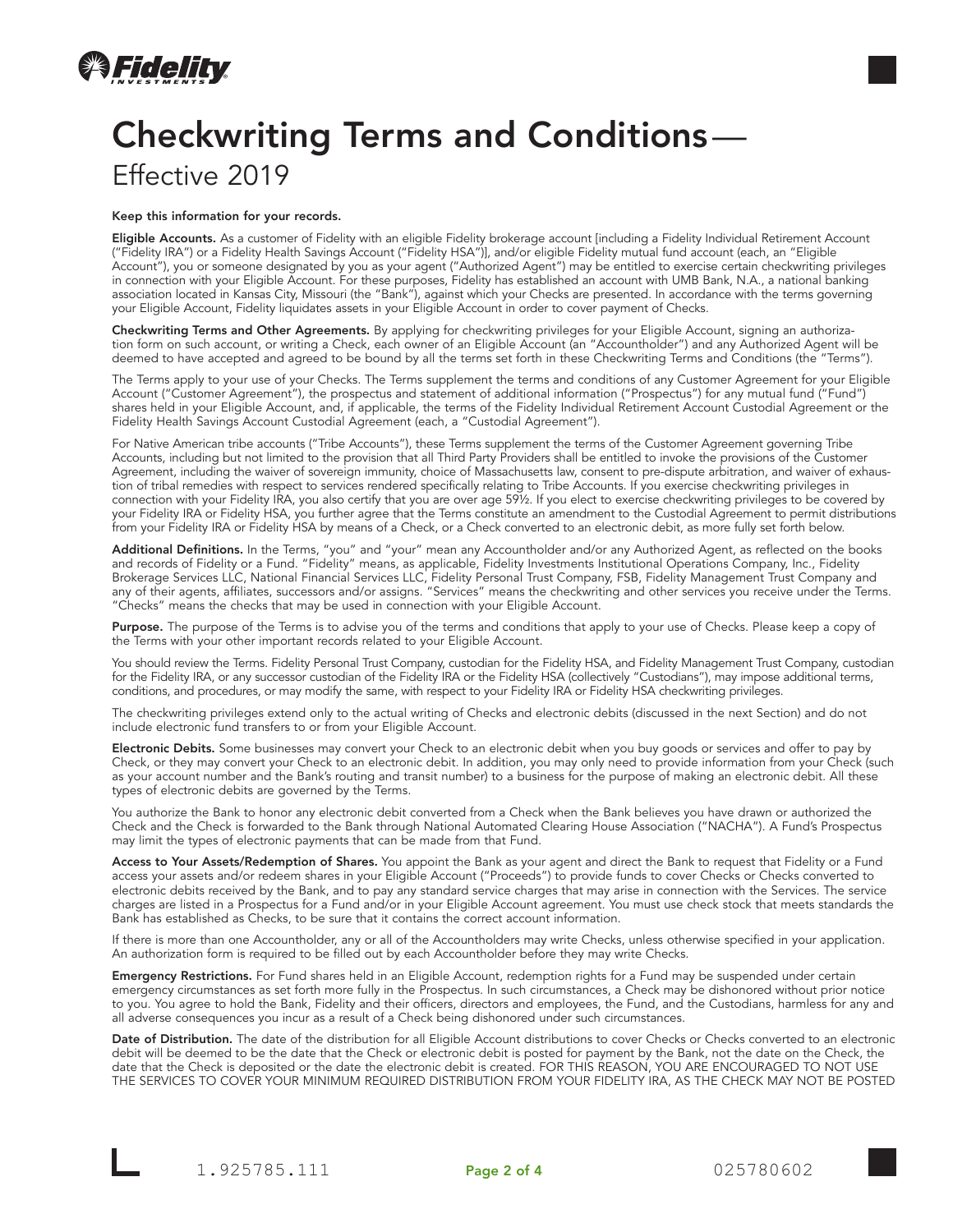WITHIN THE NECESSARY TIME PERIOD SUCH DISTRIBUTION IS REQUIRED TO BE MADE DURING THE RELEVANT YEAR. You agree that the Bank, Fidelity, and any of their agents, affiliates, successors and assigns and their officers, directors, employees and representatives, a Fund or the Custodians will not be liable for any adverse tax consequences you incur as a result of you not meeting IRS minimum distribution requirements because a Check or electronic debit was not posted to your IRA within the necessary time period.

IRA Withholding. Unless you elect not to have withholding apply to any distribution from your Fidelity IRA, all Fidelity IRA distributions used to cover Checks or electronic debits will be subject to federal income tax withholding at the rate of 10% plus any applicable state income tax withholding. The amount of the withholding will be satisfied by separate distribution(s) from your Fidelity IRA. For example, if you write a Check to be covered by your Fidelity IRA for \$1,000, a total of \$1,111.11 will be redeemed from your Fidelity IRA. An initial distribution in the amount of \$1,000 will cover the Check, and a second distribution of \$111.11 will be withheld for federal income taxes. Your actual tax liability may be more or less than the amount of tax withheld, and you are responsible for paying the entire amount of your tax liability.

Overdrafts. You will not write a check unless funds are in your Eligible Account. If the amount of a Check you write exceeds the available Proceeds in your Eligible Account, the Check (or electronic debit, if your Check was converted to an ACH debit) may either be paid or returned. If the Check or debit is paid, you will have an overdraft that you agree to repay immediately. NOTE: Overdrafts are not permitted for Fidelity IRAs or Fidelity HSAs. Nothing contained in the Terms may be construed as an obligation or agreement by the Bank or Fidelity to pay any item that creates an overdraft. There may be a service charge for each Check or debit that creates an overdraft and is paid by the Bank or Fidelity. In the event a Check or debit is paid by the Bank or Fidelity or other payment is made that creates an overdraft and you fail to repay that amount upon demand, you agree to pay the costs of collection and reasonable attorney's fees, if not prohibited by applicable law. If you have a joint Eligible Account, each Accountholder is responsible for all overdrafts, collection costs and reasonable attorney's fees relating to Checks, debits or other payments made by any other joint owner.

Stop Payments. If you do not want the Bank to pay a Check you have written, you may request that the Bank place a stop payment order on the Check, by notifying Fidelity orally or by mail before the Bank has become responsible for paying the Check. You should not attempt to send your stop payment order directly to the Bank. If you do give Fidelity notice, then the stop payment order will remain in effect for 12 months from the date that you provided notice. If you want a stop payment order to remain in effect beyond 12 months, you must contact Fidelity to reinitiate the stop payment order every 12 months. Fidelity will use best efforts to implement stop payment orders in a reasonable period of time in order to prevent any future presentments from occurring but Fidelity will be unable to prevent an intraday check from being processed if it is already in the clearing cycle.

Your stop payment order must be timely (as noted above), and must include the following information: the Eligible Account number, the Check number, the date and amount of the Check, and the name of the payee. The Bank and Fidelity assume no liability for failure to stop payment on a Check or electronic debit if any of the above information is incorrect or incomplete. If there is more than one Accountholder, Fidelity will accept a stop payment order from any Accountholder, regardless of who signed the Check.

If the Bank honors your stop payment order, you agree that you will hold the Bank and Fidelity harmless for all expenses incurred on account of the stop payment order. You further agree that if, contrary to such stop payment order, payment is nevertheless made through inadvertence, accident or oversight, that the Bank's, a Fund's, the Custodian's and Fidelity's liability, if any, will be limited to the amount of actual loss sustained by you up to the amount of the Check, and that the Bank, any Fund, the Custodian and Fidelity will not be liable with respect to other items drawn by you which are returned because of such payment.

Stale Checks. Once a Check is 6 months old, the Bank may elect not to pay it. Unless there is a stop payment order in effect when the Bank receives the Check for payment, the Bank will be deemed to have paid the Check in good faith if the Bank pays it. Normally, the Bank will make this decision without consulting you or Fidelity.

Postdated Checks. You agree not to write postdated Checks (a Check that's dated in the future). The Bank and Fidelity will not be liable to you for paying a postdated Check prior to its maturity date unless you notify Fidelity in the same manner as set forth above with respect to stop payments.

Protecting Your Checks and Signature. You agree to use care in safeguarding your unsigned Checks against theft or unauthorized use. You will inform Fidelity immediately if any of your Checks are stolen or missing. If you use a facsimile signature, stamp or other device for your signature, you are responsible for maintaining security over such device. Any signature made on a Check using the device will be effective as your signature, regardless of whether the person affixing it was authorized to do so. If you voluntarily provide information about your Eligible Account, such as your account number and the Bank's routing and transit number, to any person in connection with your purchase of goods or services or to a person who is trying to collect a payment from you, any debit related to your Eligible Account initiated by that person will, as between the Bank, Fidelity and you, be deemed to have been authorized by you.

Your Obligation to Promptly Review Your Statements. You agree that you will review your statements and other information sent to you by Fidelity with respect to your Eligible Accounts as soon as you receive them. This includes reviewing statements and account information that you receive electronically. If you believe any statement you receive contains any errors or discrepancies, including, without limitation, forgeries, alterations or other unauthorized transactions, you agree to notify Fidelity immediately by phone and follow-up in writing. You must report any errors or discrepancies to Fidelity within 30 days of your receipt of the statement, or, if notice regarding the availability of the statement is delivered to you electronically, within 30 days after Fidelity sends you a notice that the statement is available through Fidelity's online service. You must identify the particular transactions that you consider having an error or discrepancy. If you do not notify Fidelity within the required period of time, the statement will be deemed to be correct, and all transactions shown on the statement will be deemed to have been properly charged, and you may not make any claim against the Bank and/or Fidelity for any transaction on the statement that you believe is incorrect, unauthorized, forged, altered or improperly paid. You agree that neither the Bank nor Fidelity will be liable if you fail to exercise ordinary care in examining your statements. You further agree that the Bank and Fidelity do not fail to exercise ordinary care if the Bank pays a Check that was altered or forged in such a manner that a reasonable person would not be able to detect the alteration or forgery.

Check Imaging. Unless otherwise set forth in your Customer Agreement with Fidelity or in a Prospectus, Checks will not be returned to you with your account statements in the normal course. Images of the Check will be retained, and may be obtained online through Fidelity.com or may be provided to you if you elect to receive them with your statement.

1.925785.111 **Page 3 of 4** 025780603

Page 3 of 4